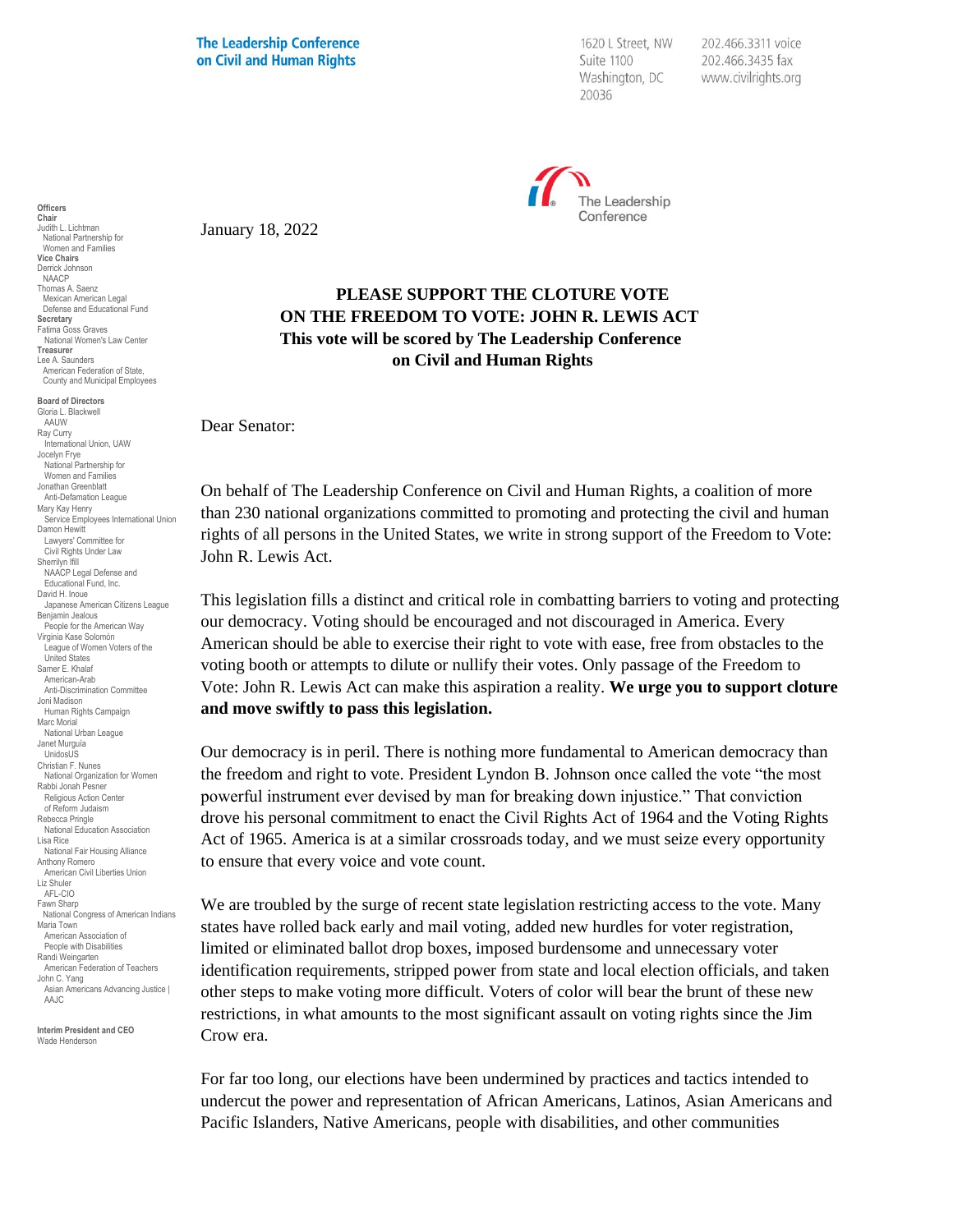January 18, 2022 Page 2 of 3



historically excluded from our political process. The Freedom to Vote: John R. Lewis Act is a comprehensive package that would address these barriers, including by establishing uniform national standards for elections and restoring essential provisions of the Voting Rights Act of 1965.

The Freedom to Vote: John R. Lewis Act would set a basic federal foundation for voting access for all Americans. It would require states to modernize voter registration by instituting automatic and same-day registration, protecting against discriminatory purges, allowing all voters to request mail ballots, and ensuring voters have access to early voting. The legislation would also permit voters who lack photo identification to use a variety of documents to establish their identity, restore voting rights to citizens with past convictions once they complete any term of incarceration, and prevent state election subversion.

Moreover, the bill would also ban partisan gerrymandering and ensure protections in the redistricting process for communities of color and people who speak a primary language other than English. 1<sup>1</sup> These reforms will make it easier for everyone to vote — and virtually all of them address barriers that disproportionately affect Black, Latino, Asian, and Native American voters and voters with disabilities and are modeled after reforms that have been successfully implemented in multiple states.

The Freedom to Vote: John R. Lewis Act would stop most of the worst anti-voter measures that some lawmakers are proposing and passing in states across the country.2 For instance, the bill would eliminate efforts to roll back early voting by ensuring states offer at least two weeks of early voting, including on nights and weekends. Furthermore, the legislation would require that provisional ballots are counted within a county and create a minimum standard for secure drop boxes, as well as establish Election Day as a federal holiday. By providing a baseline set of national voting rules that every American can rely on, the bill protects all Americans, including voters of color, against efforts to manipulate those rules. In addition, it includes much-needed protections for groups including students, voters with disabilities, and military and overseas voters.

The legislation would also restore the essential provision of the Voting Rights Act that prevents the adoption of discriminatory voting practices before they go into effect by establishing a transparent process for protecting the right to vote. In addition, it will restore and strengthen other provisions of the Voting Rights Act to help bring down the barriers erected to silence Black, Brown, and Native people; young voters; people with disabilities; and new Americans and ensure everyone has a voice in the decisions impacting our lives. Finally, the bill includes the Native American Voting Rights Act, which protects voting rights for Indigenous communities who face myriad unique challenges to fully participating in our democracy.

The Voting Rights Act was passed with leadership from both the Republican and Democratic parties, and the reauthorizations of its enforcement provisions were signed into law each time by Republican presidents: President Richard Nixon in 1970, President Gerald Ford in 1975, President Reagan in 1982,

 $1$  The bill also contains other essential reforms as well, including a much-needed overhaul of a campaign finance system that [persistently disadvantages](https://www.washingtonpost.com/news/wonk/wp/2014/12/15/why-big-spending-on-political-campaigns-makes-racial-inequality-worse/) communities of color.

<sup>2</sup> https://www.brennancenter.org/our-work/research-reports/congress-could-change-everything